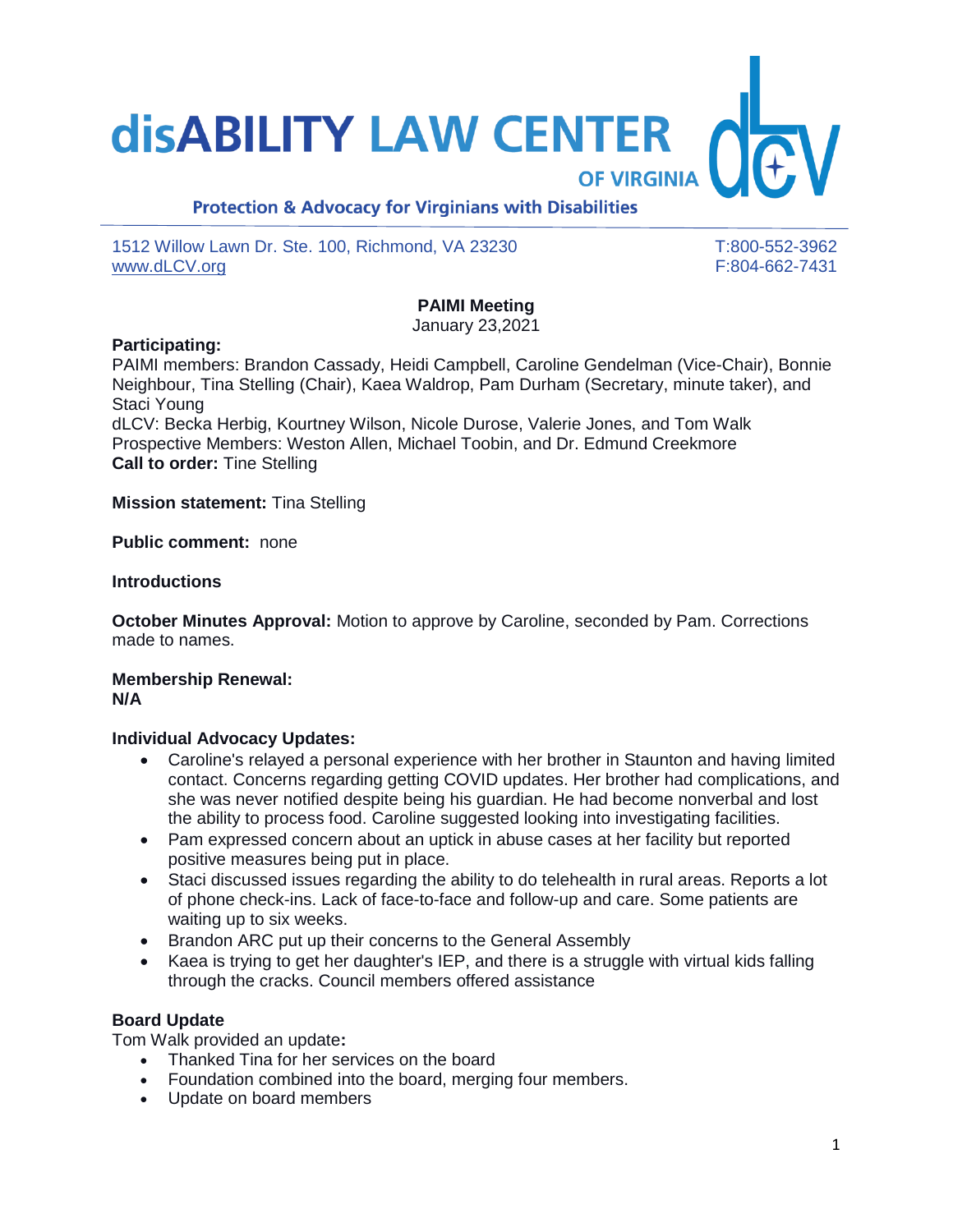- New officers were elected.
- Colleen is working with the General assembly.
- The strategic plan was updated to justify its existence as a board. One key point was the changing environment related to COVID and helping people be more comfortable with technology.
- Consider which advocacy effort and they are tied to challenges of money.
- In the beginning planning stage for the Virtual Gala
- Tom discussed looking into dLCV purchasing their own building and if other agencies are instructed in renting. There is a task force looking into the project.

#### **House Keeping**

• Tina set our 2021 dates:

Saturday, April 24th Saturday, July 24th Saturday, October 23rd

- Secretary: Nominations for Heidi, who agreed to take on the role and was approved by the council
- Tina gave a reminder about setting goals and objectives for the year.

#### **PAIMI Grant Overview**

- Clyde Mathews presented an overview of PAIMI Grant, including the establishment of PAIMI councils and their role, membership, membership requirements, PAC membership, the purpose of PAIMI, how PAIMI influences policy change, and the benefits of being on the PAIMI Council**.**
- Michael brought up inconsistencies regarding PAIMI by-laws versus federal guidelines. Possibility of revising the by-laws 60% membership IRS and family members of those IRCS.
- Discussion regarding two four-year terms versus 4-year term two-year break

#### **Volunteer Report**

- Valerie Jones discussed opportunities about volunteering and how to navigate in the climate of COVID.
- An issue with CHRIS reports changed to remotely.
- Need volunteers to assist the legislative team, reviewing bills and taking notes. Nicole monitors jail mail. Nicole now scans jail mail so reviews can be completed remotely.
- DMV survey for accessibility currently in process. Drive-by DMV to makes sure they are handicap accessible. There is virtual training for the DMV survey
- Working on getting volunteers for podcast
- Tina ask what CHRIS reports are used for Carolina gave an overview
- Tina asked Valerie if she had specific needs DMV survey

The email provided: [Valerie.jones@dlcv.org](mailto:Valerie.jones@dlcv.org)

<https://www.dlcv.org/volunteer>

#### **Recruitment /Membership**

Nicole updated on council membership. Currently, nine members. Need between 12-15 members.

Mentorship programs would include meeting at least time before or after the meeting.

#### **Litigation Report: Colleen Miller**

- Reviewed recent leadership training
- Took questions regarding the Progress Report or Litigation Report